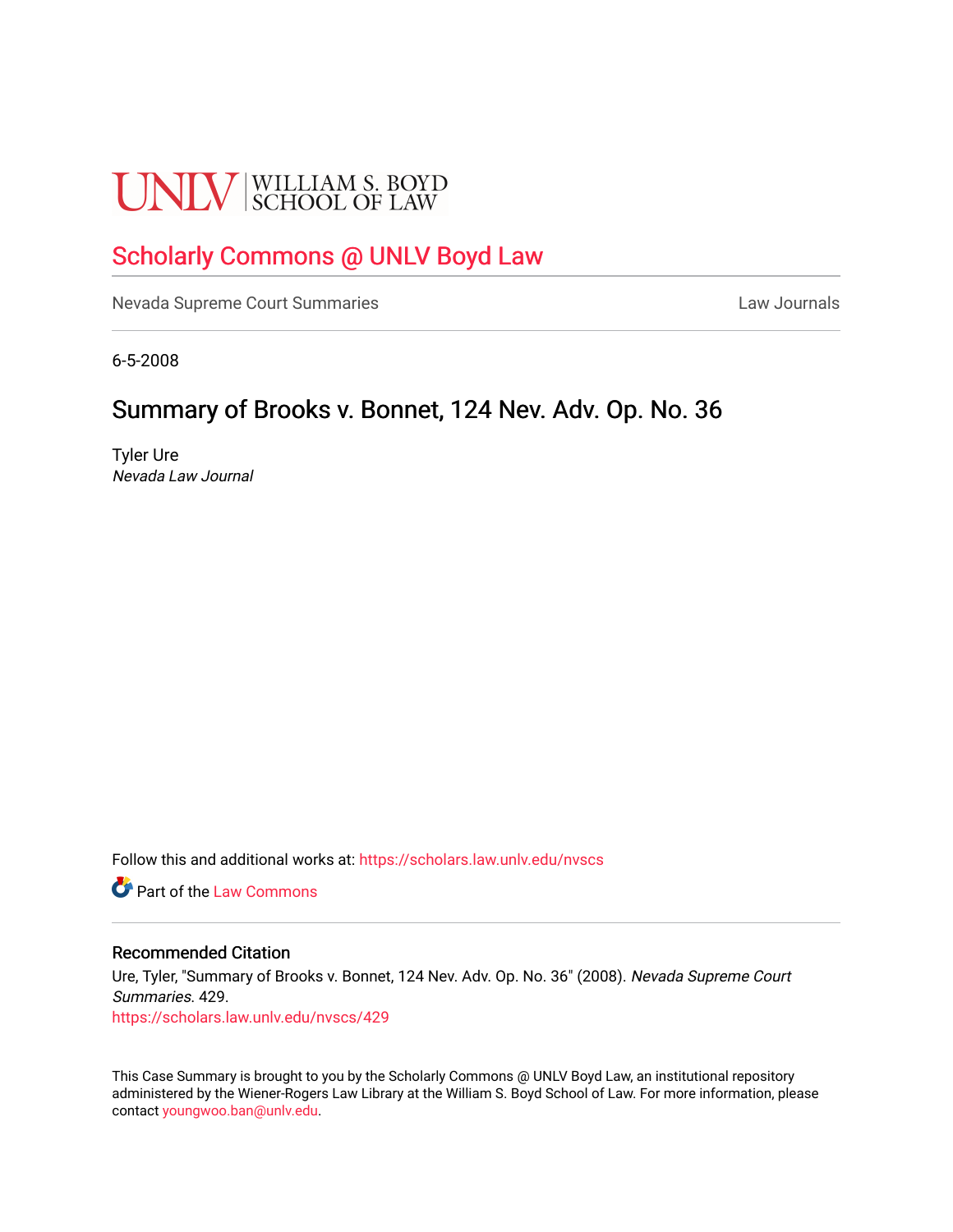### Brooks v. Bonnet 124 Nev. Adv. Op. [N](#page-1-0)o. 36 June 5,  $2008<sup>1</sup>$  $2008<sup>1</sup>$  $2008<sup>1</sup>$

#### **Summary**

This case is an appeal from district court determination that Brooks had no right to an easement across Bonnet's land.

#### **Disposition/Outcome**

Affirmed.

#### **Factual and Procedural Outcome:**

The parcel involved in the dispute was originally part of a larger parcel of land. The deed to the larger parcel of land was recorded in 1952 and contained a grant to the City of Reno for an easement for a public road. The two smaller pieces of land, parcels 4 and 5, contained grants of easements almost identical to the easement granted to Reno in the 1952 deed.

 Brooks purchased parcel 5 and applied for a permit to build a driveway over the land allotted for an easement. The permit stated that the driveway was to benefit parcel 4 and 5. Subsequently, the Bonnet's, owners of parcel 4, built a fence that blocked Brooks' access.

 The Bonnet's were successful in an application for abandonment of the roadway easement and a revocation of Brooks' easement for the driveway.

 Brooks filed suit for a declaration the he had either an express or an implied easement. The district court found that Brooks had neither an express or implied easement.

#### **Discussion**

#### Express Easement

 An express easement may be created by written deed and is limited by the terms of the deed and intent of the parties. An express easement may only be extinguished by consent, prescription, abandonment, or merger. The Court concluded that the 1952 deed granted easement right only to the City of Reno to build a public road and did not grant any easement rights to Brooks.

<span id="page-1-0"></span>1 By Tyler Ure